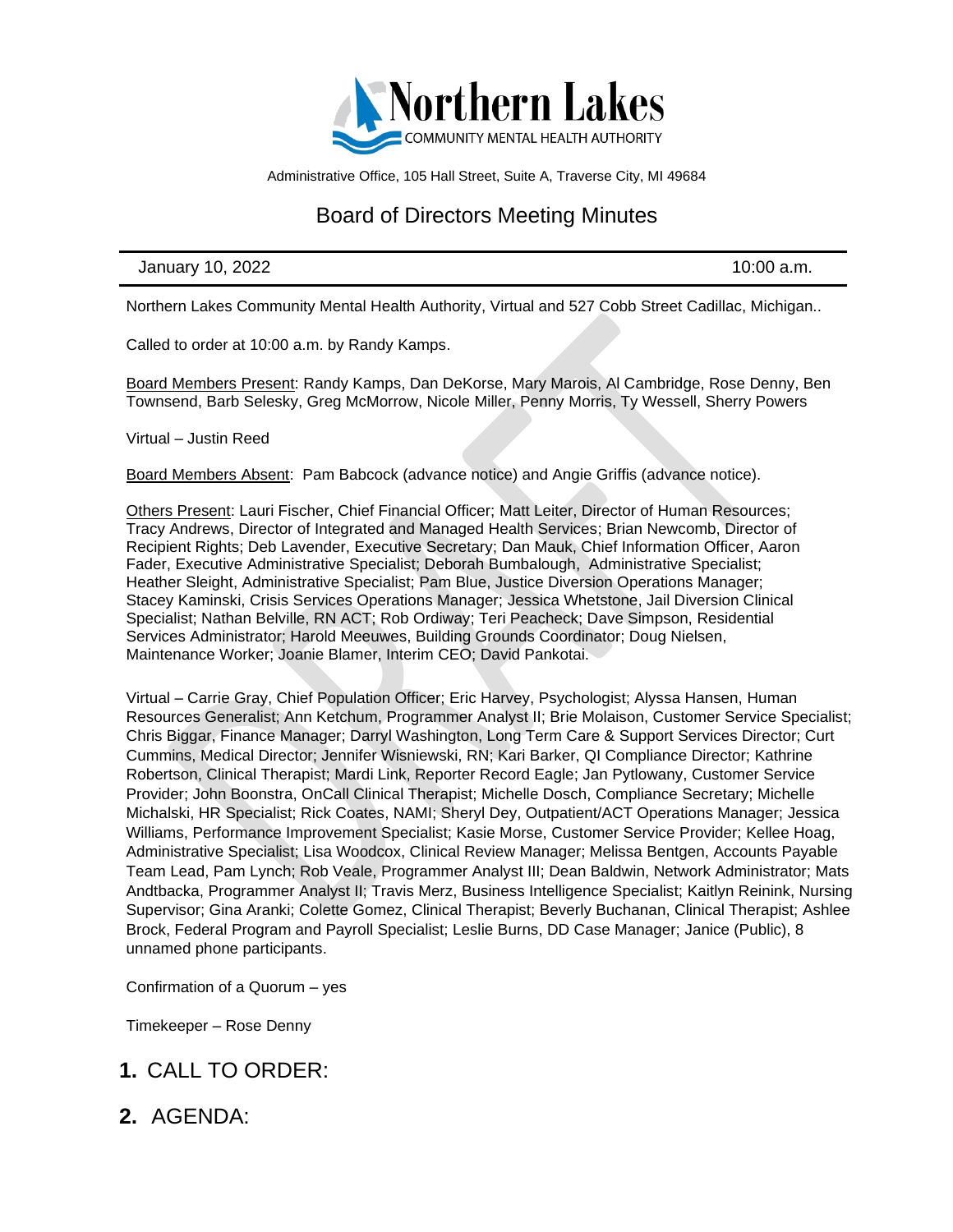**MOVER:** Rose Denny **SECONDER:** Barb Selesky

### **3.** CONFLICT OF INTEREST DECLARATION:

None.

# **4.** COIN TOSS:

There was a coin toss to determine who will be interviewed first. Mary tossed the coin. If heads it will be Joanie and tales will be Dave. Dave will go first.

#### **5.** PUBLIC COMMENT:

Randy read the public comment statement.

Public comment was provided by Deb Lavender, Executive Secretary; Justin Reed, Board Member; Nate Belville, RN ACT; Toni Stanfield, BDAI; Jessica Whetstone, Jail Diversion Clinical Specialist; Judy Barrett, NAMI; Pam Blue, Justice Diversion Operations Manager; Kathrine Robertson, Clinical Therapist; and Carrie Gray, Chief Population Officer for IDD;

#### **6.** INTERVIEW CANDIDATE #1:

Mary Marois, Chairperson of the CEO Search will be asking each candidate the questions and the candidates will respond. Randy reviewed the process. David Pankotai was interviewed.

Done at 11:18 a.m.

Break for Lunch.

#### **7.** INTERVIEW CANDIDATE #2:

Started at 1:00 p.m. Joanie Blamer was interviewed.

Ended at 2:15 p.m.

#### **8.** PUBLIC COMMENT:

Public comment was provided by Justin Reed, Board Member; Toni Stanfield, BDAI; Stacey Kaminski, Crisis Services Operations Manager; Dave Simpson, Residential Services Administrator; Judy Barrett, NAMI; Pam Blue, Justice Diversion Operations Manager; Matt Leiter, Human Resource Director; Deborah Bumbalough, Administrative Specialist; and Rick Coates, NAMI.

Done at 2:37 p.m.

# **9.** DELIBERATION/BOARD ACTION:

Board Members shared what they thought of the process; the Board needs to look at our governance so we are more in control of this organization; number of vacancies; personnel issues; want changes and new leadership to be transparent and a vision for the future; improve external relationships; felt people have been hurt because of our governance; believes we have serious problems – the Board's, crisis relationship, consumer, NAMI and caregiver; local government issues, Sheriff Department, human resources, collaborative relationships in our communities, the Board has caused some of those problems; people must feel appreciated, must be able to work in their environment, must do the best for this organization, has a great deal of respect for Joanie, it would be a dream team; Joanie is a communicator and was the better communicator, feels that Joanie is ready to be CEO; both candidates could do the job, learned more at the CEO Search meetings than he has at Board meetings, barriers at the Sheriff